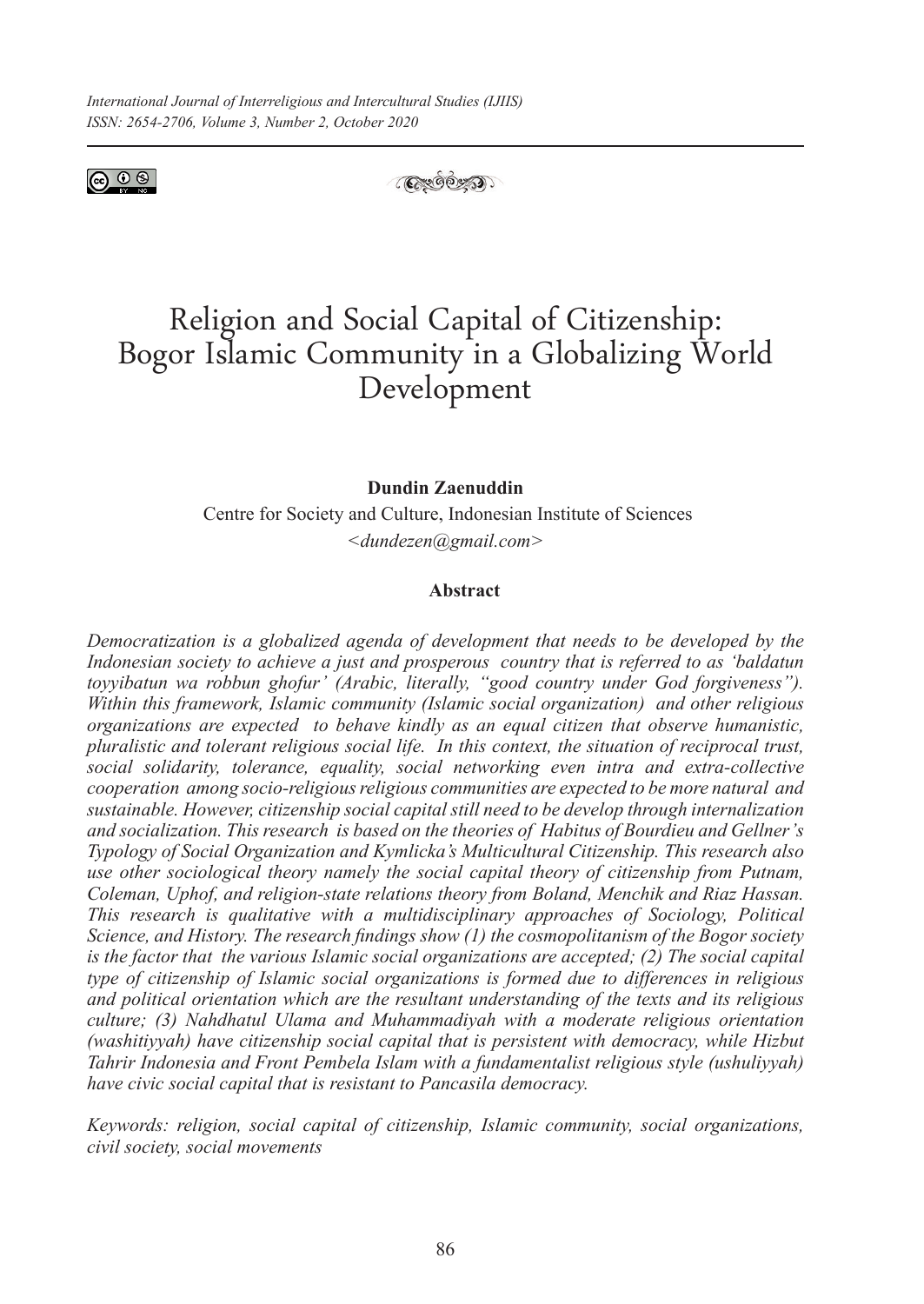### **Introduction**

Bogor was historically as a capital city of Pakuan Pajajaran kingdom which is another name for the Hindu Kingdom of Sunda kingdom. The word itself comes from the word *Pakuan Pakuwuan* meaning city. In the past, in Southeast Asia have a custom royal name with the name of its capital. Some records say that the kingdom was founded in 923 by Sri Jayabhupati, as mentioned in the inscription Trance Tread (1030 AD) at village Pangcalikan and Bantarmuncang, the banks Cicatih, Cibadak.

Previously, Hindu was a dominant religion in this area before Islam. Nowadays, majority of population (95%) are muslim. However, one cannot ignore that the hybrid culture and cosmopolitan society of Bogor is resulted from long history of societal dynamics of this city. Empirically, Bogor as reflected at the national level of Indonesia is a very plural nation both of regarding the religions and ethnicity of the population. As a pluralistic nation, religious tolerance, namely the willingness of people to respect each other and accept the existence of sects and adherents of other religions, is a very important issue in the life of the Indonesian people. Recognition of social-religious plurality and tolerance is very strategic to consolidate Pancasila democracy and as the basis of the better off Indonesian society.

In such an Indonesian context,

the issue of tolerance becomes so an important issue in the the current trend, namely the emergence of the phenomenon of religious intolerance. In certain circles, growing feelings of self-righteousness and consider other schools as heretics and even infidels (*takfir*) and must be removed. As a result, social norms and rules which are the basis of shared life are less obeyed, and violence between religious groups has increased. This occurs not only between religions, such as cases of religious violence that have occurred in Poso or Ambon or on a small scale occur in Tanjung Balai\* , but sociologically it also occurs intrareligious conflict as experienced by certain mainstream Islamic groups, with the *Shiite* and *Ahmadiyah* communities, *Salafiyah* worshipers in West Nusa Tenggara, the sealing of the *Jama'ah Islamiyyah* mosque in West Sumatra, or anarchist attacks on the *Ahmadiyya* community. All these events showed the absence of tolerant collective social attitudes and behaviors that guarantee for peaceful co-existence of different religious and ethnic groups. This phenomenon is of course ironic, because religious people should be

<sup>\*</sup> The incident that occurred on July 29, 2016 was triggered by a complaint of a Chinese woman named Meliana over the sound of the call to prayer from the mosque located in front of her house. Then the mosque management confirmed the complaint to Meliana, who at that time actually showed her anger. It was reported that Meliana had apologized, but apparently later the news was spread through social media that there had been harassment by Meliana which resulted in a period of damaging temples and temples in the port city.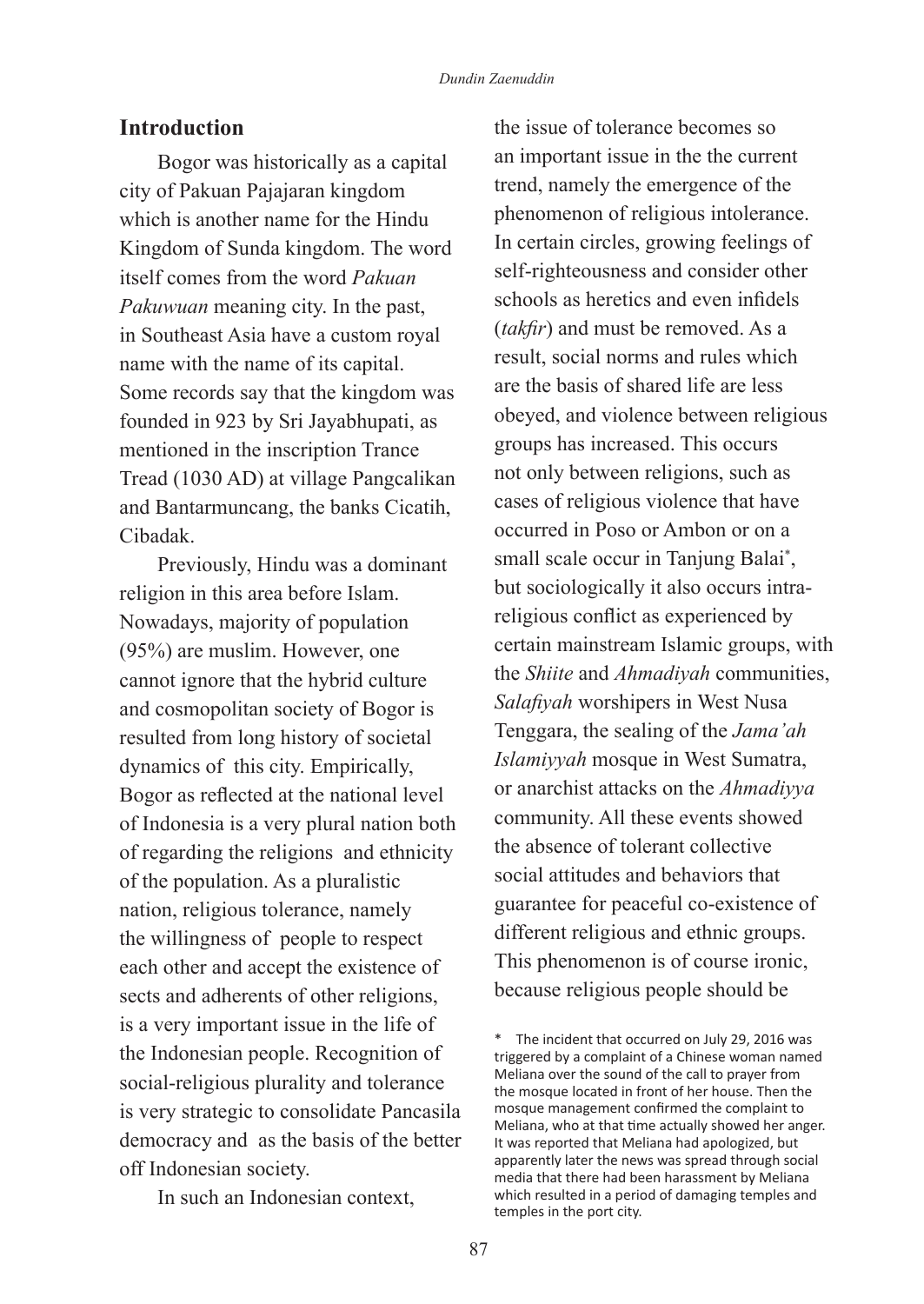the most collective agents who affirm mutual sympathy and respect among others.

The above socio-religious phenomena show the low appreciation of certain religious communities towards positive norms, as well as the lack of efforts to revitalize humanistic and tolerant norms of religious social life. This phenomenon indicates that cultural and structural factors play a very important role, and therefore need to be studied and analyzed. Theoretically it can be assumed that social conflicts occur because of what is called *social capital of citizenship*\*\* is not yet developed in the lives of some Indonesian people, aside structurally, the principles of good governance\*\*\* also not yet fully implemented.

The above proposition can be further explained through the fact of research findings which show that some Indonesian people are still relatively intolerance. Regarding political life, for example, which is an important

\*\* The incident that occurred on July 29, 2016 was triggered by a complaint of a Chinese woman named Meliana over the sound of the call to prayer from the mosque located in front of her house. Then the mosque management confirmed the complaint to Meliana, who at that time actually showed her anger. It was reported that Meliana had apologized, but apparently later the news was spread through social media that there had been harassment by Meliana which resulted in a period of damaging temples and temples in the port city

\*\*\* The concept of good governance, has a relational dimension because it is a set of relations between civil society and the government that practices to maximize the common good (the common good). Some of the characteristics that must be upheld include: transparency, effectiveness, responsiveness, openness, submission to the rule of law, acceptance of diversity (pluralism) and accountability

requirement for the creation of a democracy, Indonesian society can be categorized as less tolerant. A national survey showed that the majority of Indonesians (67%) expressed hatred, and were therefore unwilling to coexist with other socio-political and religious groups such as Jews (7%) and Christians (3%). Specifically for Christians, members of the community allow worship services in the area around the respondent's residence (31%), and if in the neighborhood a church (40%) is established.[1]

Likewise, a similar picture occurs regarding mutual trust among citizens (interpersonal trust), a political culture of society that can also have a positive impact, or vice versa, for the creation of democracy in Indonesia. In this case, the political culture of the Indonesian people is not very supportive. Only 29% said they always or often believed in others. In general, society states that everyone must be careful of others, do not easily believe (86%). This proportion is very large, and shows low political culture for good governance.[1]

This paper will look at the relationship between the religious culture and the social capital of citizenship among Islamic social organizations such as Muhammadiyah, Nahdhatul Ulama (NU), Hizbut Tahrir Indonesia (HTI), and Front Pembela Islam (FPI) or Islamic Defenders Front in Bogor. Muhammadiyah is a mainstream representation of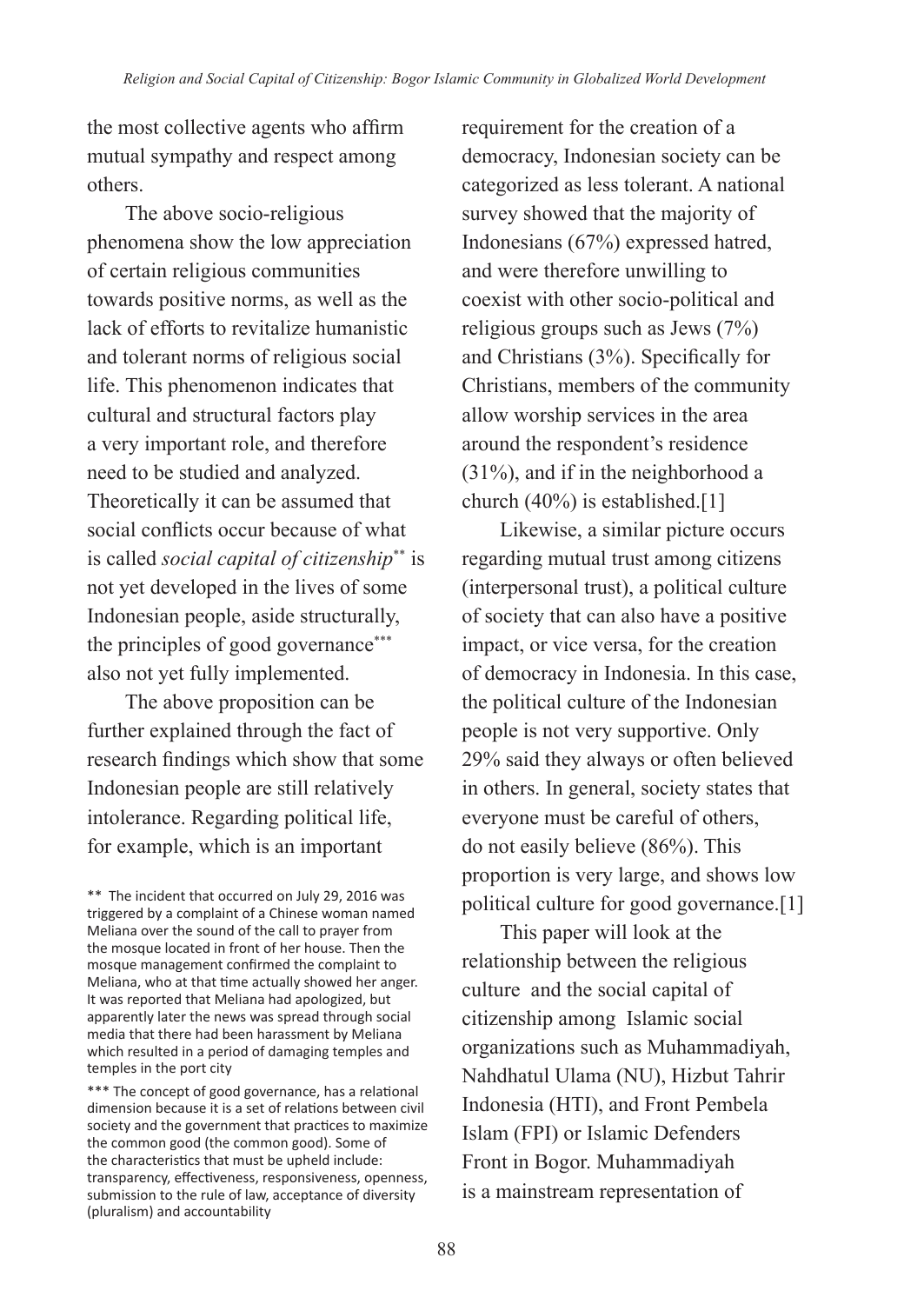Islam with a modernist orientation and moderate political attitude. Whereas NU is a traditional Islamic social organization and tends to have moderate ppolitical attitude. Meanwhile, HTI is considered as radical and fundamentalist morganization that advocates the Caliphate and rejects democracy. The FPI is also considered 'radical' because the organization sometimes carry out 'sweeping' which act violently against immoral places, though in fact in terms of religious understanding, this group identifies itself as ahlusunnah wal jama'ah like NU.

#### **Social Capital of Citizenship**

Citizenship social capital includes the following elements: 1). Reciprocal Trust, namely thinking, acting and acting positively towards fellow citizens; 2). Solidarity is mutual feelings, interests and goals with fellow citizens; 3). Tolerance is willingness to tolerate differences of opinion, beliefs, behavior habits; 4). Equality appreciates equality among fellow citizens and equal access to sources of life (such as social, cultural, political economy); 5). Social Networks: and Organizations (Associations), namely forums or organizations that serve as media for social relations; and 6). Participation (Civic Engagement) and Cooperation, namely the participation of a person in his community and conducting collective cooperation to achieve the

common good and recognize diverse ethnic interests, as can be seen in the following fig. 1.

The eight elements of citizenship social capital will be seen among



Fig. 1 Elements of Social Capital

Islamic social organizations in Bogor. The assumption is that the level of citizenship social capital within Islamic organizations is formed by an understanding of the values that originate in the text and their perceptions of the context of socio, cultural, political and economic configurations. Understanding the text and configuration of the context can be both a motivating and inhibiting factor for the development of citizenship social capital. The level of citizenship social capital will in turn affect the formation of a multi-cultural democratic society. If the culture of citizenship is good, it will grow well with a multicultural democratic society, and vice versa.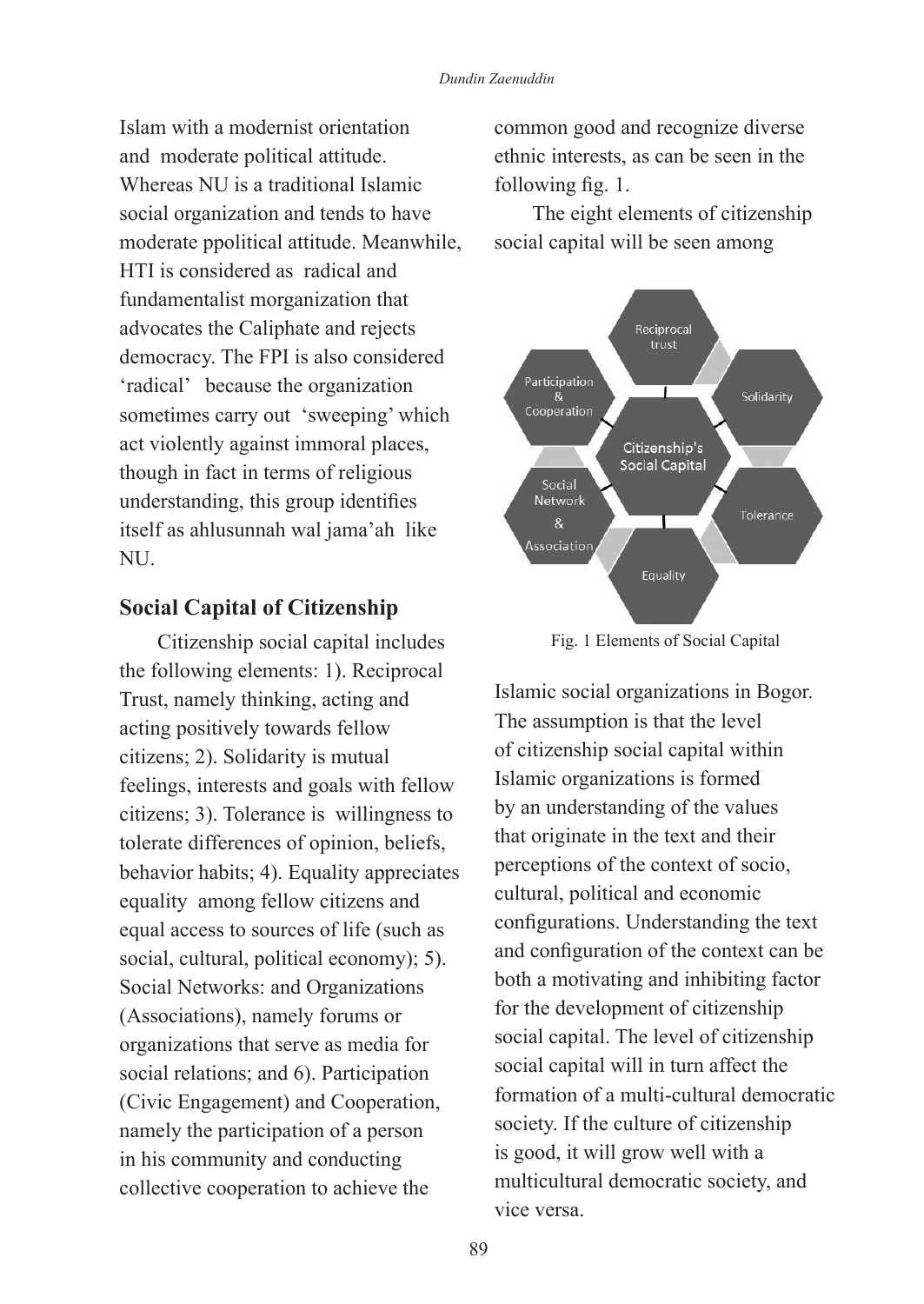Empirically, the social capital of citizenship can be grown among religious social life. This relates to what Bourdieu calls habitus. Habitus is a mental or cognitive structure, which is used by actors to deal with social life.[3] Habitus is a product of history, as a legacy from the past influenced by the existing structure.[4] Certain individual habits are obtained through life experiences that are internalized, for then they use to feel, understand, realize and value the social world.[3]

This habitus of civilized life was also promoted by the Prophet Muhammad among Medina community. Historical facts show that the social capital of citizenship can grow well in a society led by the Prophet Muhammad at the beginning of Islam and is now referred to as an ideal form of society. The Prophet had established the Muslim habitus which in the Nurcholish Madjid statement was "*Genuine engagement of diversities within the bonds of civility*"\*\*\*\*. Even the ideas and practices of democracy at the time of the Prophet were considered to be very advanced beyond the development of his era. At that time, differences in religions such as Islam, Judaism and Christianity were actually used as social capital for the development of the community in sustaining state capacity which was directly led by the Prophet. It is this modern way of

\*\*\*\* see Nurcholish Madjid in Republika, on August 10, 1999

managing a state led by the Prophet Muhammad that Ernest Gellner (1982), a well-known sociologist, later said that Islam can maintain its system of faith in the modern age without doctrinal interference. This is because according to him, purification of the aqidah (basic tenets) can go hand in hand with the process of modernization. This compatibility is due to pure teaching Islam which is egalitarian (affirming the equality of humanity) and promote science and research. This was also shown by Marshall G.S Hodson (1974), a historian of Islamic experts that the XVI century innovative investment in humanity and material which was a transmutation factor of modern technological age in the Western world was in fact already owned by medieval Muslim communities

According to Hikam (1996: 3) communities with solid citizenship social capital as seen in civil society are marked by free communication transactions by communities, because in this arena independent actions and reflections are ensured, not constrained by conditions of official political institutions.[5] So here it is possible for negotiations to attain the common good while still obeying the applicable law, as a par excellence characteristic of civil society in the conception of Nurcholish Madjid. There are at least three important elements that determine the strengthening of civil society, namely the existence of networks of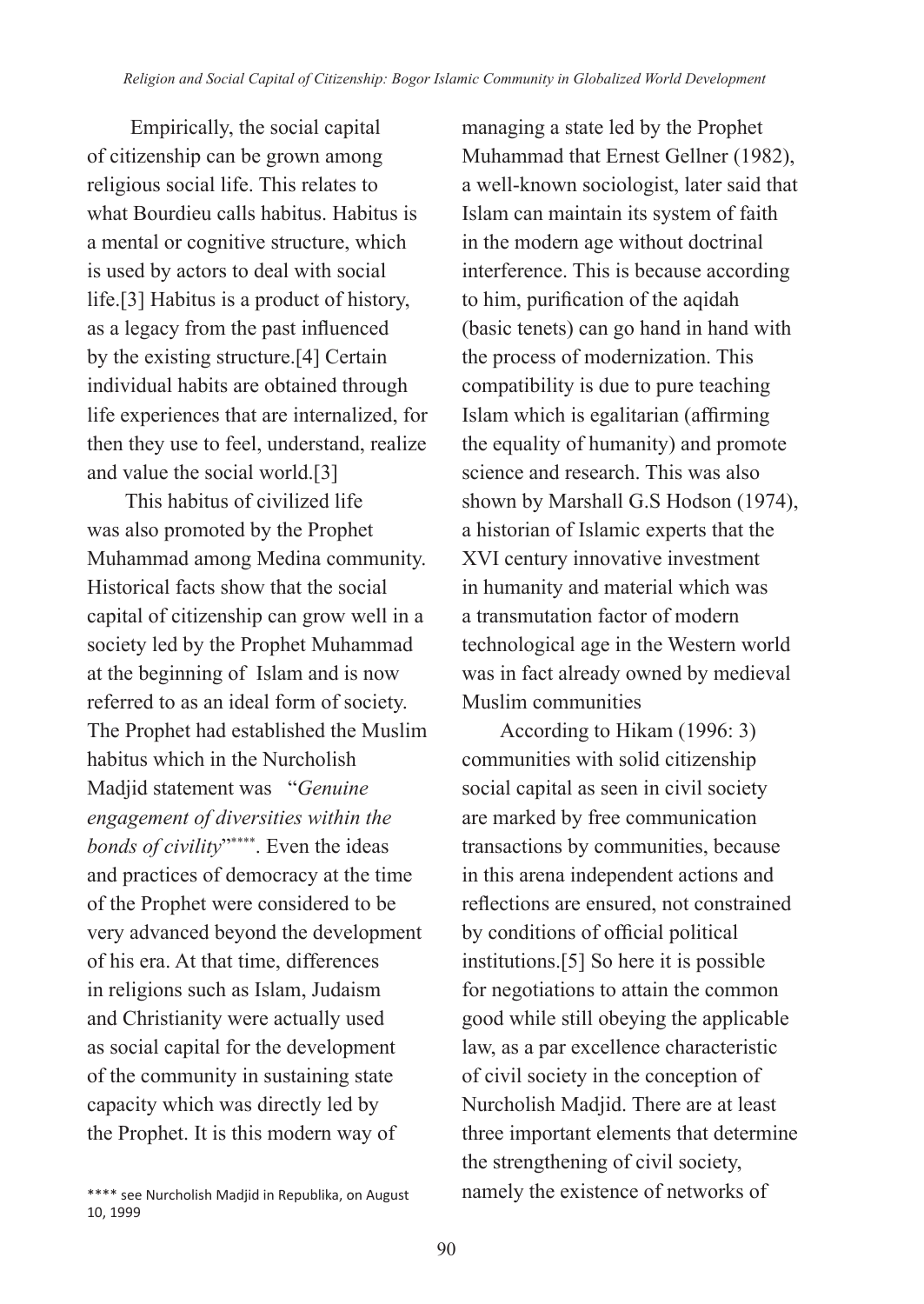social relations, reciprocal trust and the willingness to reciprocate. Robert Putnam's research findings in Italy, as reported in his book *Making Democracy Work: Civic Traditions in Modern Italy*,[6] for example, have tried to prove that economic progress and social welfare in an area are very dependent on how far members of society have an awareness of the importance of engaging in a network of institutional relationships to achieve shared goals. The northern Italian region in general, according to Putnam, achieved a high level of social and economic success because most members of the community have long had a tradition to be involved in a wide network of social relations, so various social, political and economic problems were solved successfully through institutional collaboration. In contrast, in southern Italy there was no such tradition. Communities lived in groups that run individually, separated from one another and compete unfairly. This condition was concluded by Putnam as the most decisive cause why this region could not achieve economic progress in multicultural democracy as happened in northern Italy.

For the condition of Indonesia, Hefner (2000), points to the existence of a strong tradition among Muslims to associate. He specifically mentioned Muhammadiyah and NU as two large and well-established organizations where Muslims practiced associational

culture, had shown the face of a peaceful Islam and played a role in promoting plurality and democracy in this country. In relation to the social capital of citizenship, he said that

"the pluralist civic wing of the Muslim community believes that only through decisive rejection of Islamic politics (in the sense of formal political parties) and commitment to a pluralistic, democratic, and civil Indonesia, the nation can go forward ".[7]

Thus, differentiation of religion and state is an important factor to nurture citizenship social capital. Research by Riaz Hassan (2006) shows that the pattern of differentiation that differentiates religion and politics (the case of Indonesia) shows that the trust between citizens is relatively higher than that of integration (the case of Pakistan).[8] Similarly it is also argued by Boland, as a 'Pancasila State with a Ministry of Religion', Indonesia chose a middle way between 'the way of Turkey' and the founding of an 'Islamic State. A 'secular state' would perhaps not suit the Indonesian situation; an 'Islamic State,' as attempted elsewhere, would indeed tend 'to create rather that to solve problems.' For this reason the Indonesian experiment deserves positive evaluation.[9] According to Menchik, in this divine nationalist Indonesia (Indonesia's godly nationalists), the presence of religious organizations in the public sphere is very beneficial for the public good (public good), rather than the secular-liberal concept that

91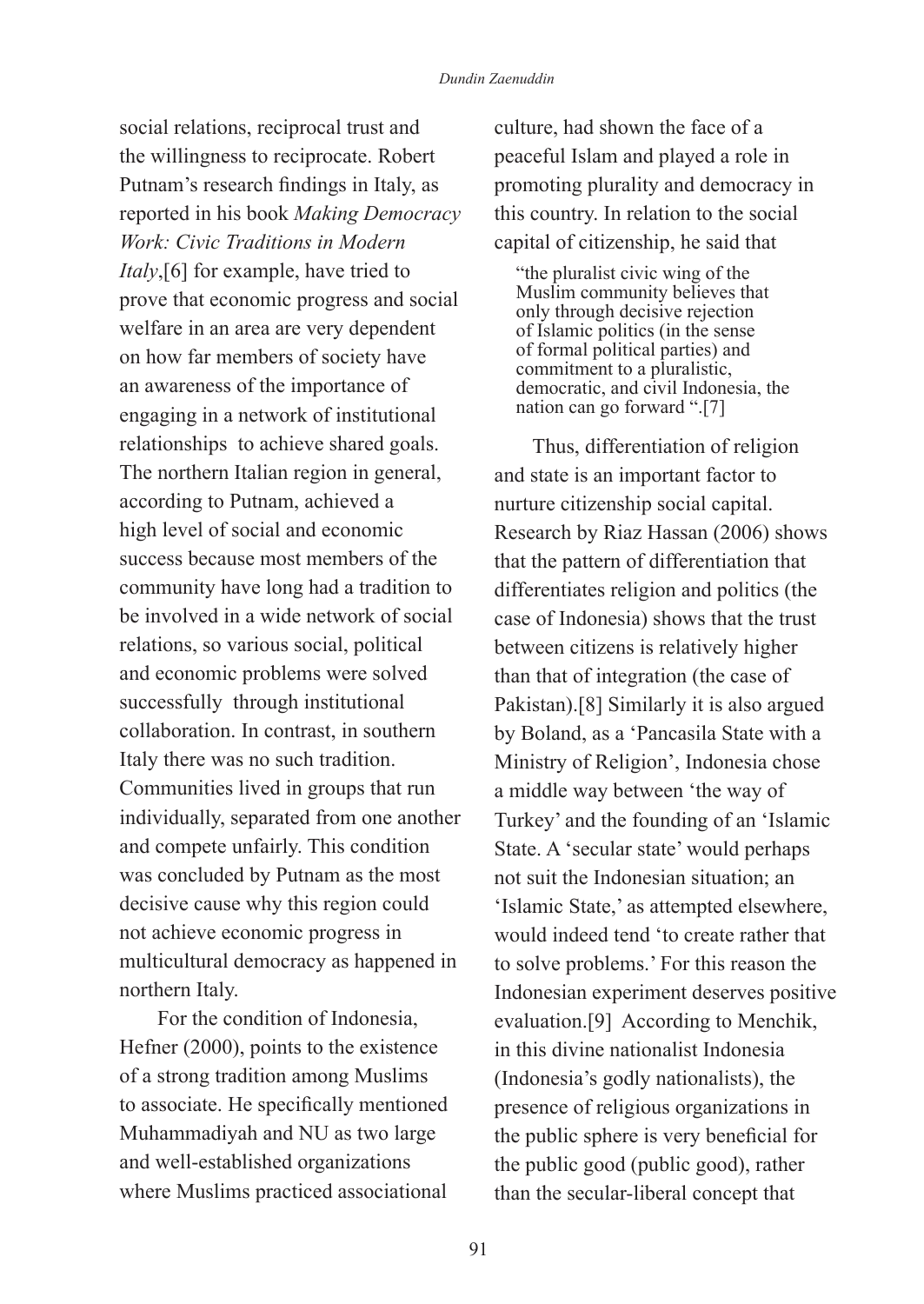the presence of religion in the public sphere is a threat to freedom and modernization.[10]

Meanwhile, as an effort to conduct empirical analysis and the basis for creating categories can be seen in Table 1 below. In this table, the beliefs, norms and values commonly derived from religious teachings are a cultural aspect of social capital conception that has come to the attention of social scientists. Citizenship social capital is a cultural domain related to social organizations that dynamically determine relationships horizontally and vertically. The growth of reciprocal trust, solidarity, willingness to help and cooperation is a sign of the existence of citizenship social capital.[11]

To refer to the findings regarding this matter can be explained as follows. According to research results, in America, the church acts as a social network that encourages community volunteerism: religious organizations

encourage opportunities to serve, both inside and outside the scope of their groups, providing personal contacts, committees, telephone numbers, meeting rooms, transportation and whatever makes good intentions become real actions.[12] Previous research also noted that religious volunteers are more motivated than those who are not religious in terms of their involvement in achieving the common good.[13] He also showed that church members were more eager to give money and time, including secular actions.[14] For example, they give 50 trillion every year as donations; this amount is three times greater than the money donated for education or five times greater than for health.[15] In terms of political involvement it was also shown that church members were more likely to vote in elections.[16] It was also noted that reports of successful efforts to build residential settlements were more indicated by religious institutions or

| Category                | <b>Structural</b>                                                                 | <b>Cultural</b>                                                                                                                                             |
|-------------------------|-----------------------------------------------------------------------------------|-------------------------------------------------------------------------------------------------------------------------------------------------------------|
| Manifestation           | Roles and Rules, Network<br>and personal relationship,<br>procedure and precedent | Norms, Values, Attitudes, Tenets                                                                                                                            |
| Domain                  | Social Organization                                                               | <b>Element of Citizensip's Social</b><br>Capital: Trust, Solidarity, Tolerance,<br><b>Equality, Network, Association,</b><br>Participation and Cooperation. |
| Dynamic Factors         | Horizontal Relationship<br>Vertical Relationship                                  | Trust, Solidarity, Cooperation,<br>Generosity                                                                                                               |
| <b>General Elements</b> | Expectation to cooperate, beneficial for all                                      |                                                                                                                                                             |
|                         |                                                                                   |                                                                                                                                                             |

Tabel 1. Category of Social Capital[6][11]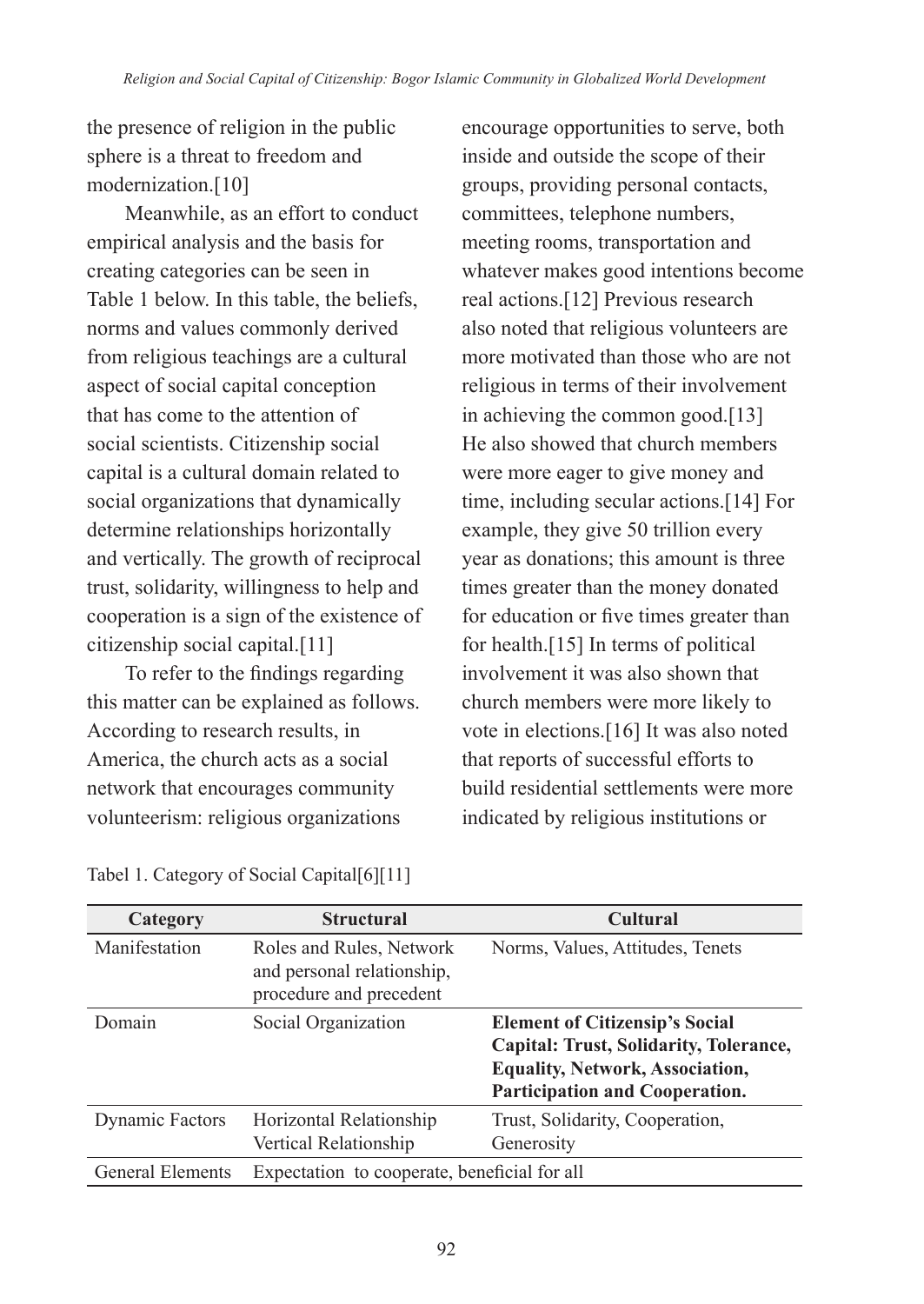by devout people (Coleman, 2003: 34; Schambra 1994: 32).[17] Other findings also show that religious institutions play an extraordinary role in developing one's ability as citizens (civic skills). [17]

Furthermore, Putnam's conception of the two sides of the equilibrium seems to be relevant. He conceptualizes the existence of two circles, namely virtue circles and vicious circles. The circle of virtue is one side of social equilibrium characterized by high cooperation, mutual trust, reciprocity, civic engagement for the common good. This condition can be said as the persistence of citizenship social capital. While the vicious circle (negative) is characterized by betrayal, distrust, denial, exploitation, chaos, isolation, and setback. These elements reinforce one another and give birth to resistance to citizenship social capital. It can be said that collective cooperation between various Islamic and religious communities in general will be more prevalent in societies that are colored by the positive equilibrium side. Putnam's conception indicates that citizenship social capital will develop if equality before the law are enforced, the functioning of social norms, the establishment of cooperation, mutual trust, the running of reciprocity and the active involvement of each Islamic group to obtain their rights as citizens in the framework of achieving the common good. This conceptual

framework from Putnam is useful for the study of the functional relationship of citizenship social capital of Islamic social organizations with Pancasila multicultural democracy.

As far as the concept of citizenship is concerned, in Marshall theory, there are three dimensions of rights contained therein, namely civil, political and social rights. Civil rights relate to basic issues such as freedom of speech and the right to obtain access and fair treatment in the legal system. Political rights are not only about the rights in elections but also greater access to political institutions to articulate their interests. Whereas social rights relate to access to a social security system, where every citizen has the right to obtain at least a basic level of welfare which must be fulfilled by the state in a state of unemployment, illness or misfortune. However, it should be immediately added here that there are cultural rights namely rights relating to cultural identity, religion, language and customs, which are absent in Marshall theory because of the relatively homogeneous context of British society in terms of religion at that time. According to Turner, active citizen is a must to achieve these rights.[18]

Furthermore, the link between citizenship social capital and democratization is inspired by multicultural democratic theory. This theory initially questioned whether minorities have the right to maintain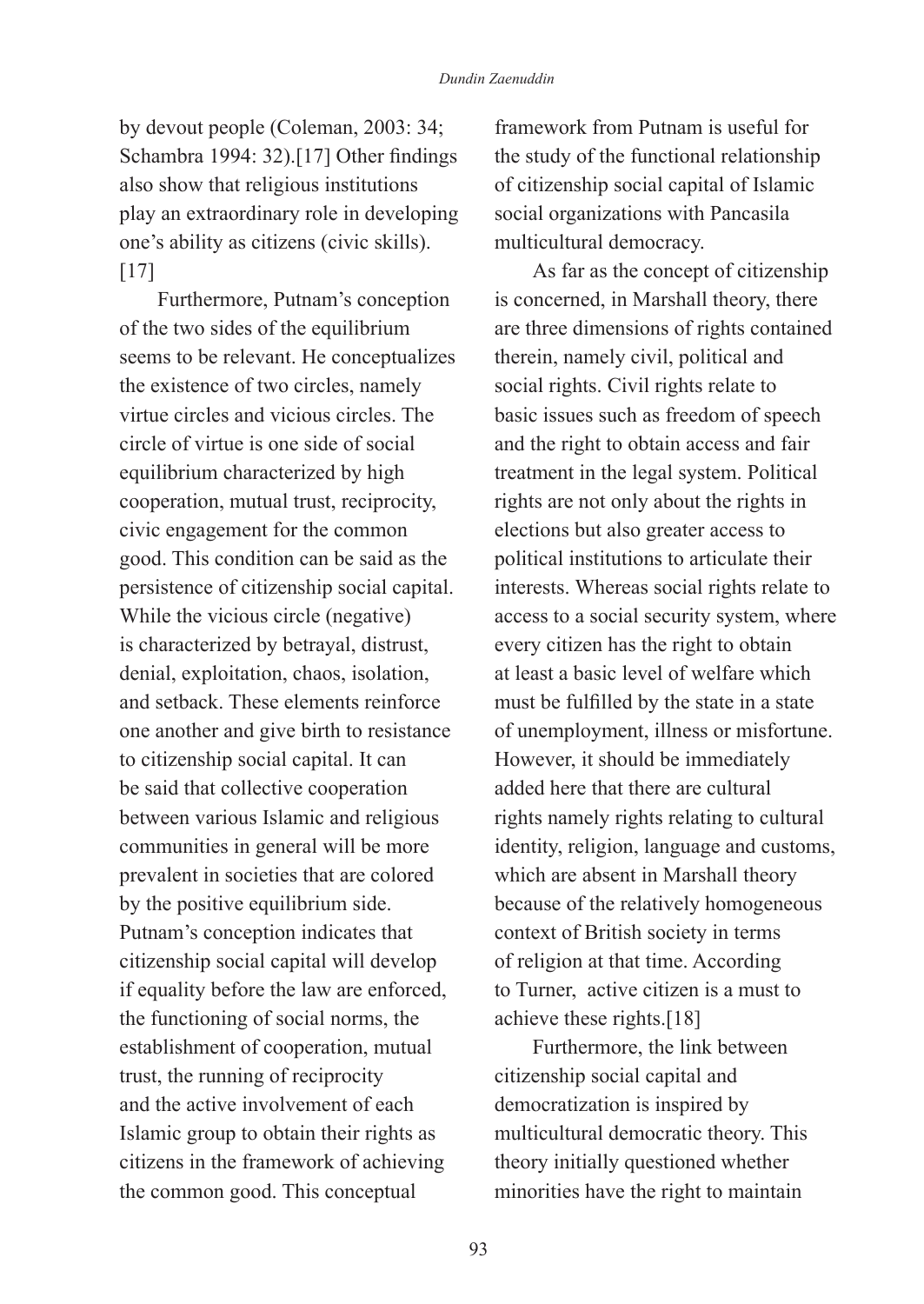their cultural institutions and can legally maintain their cultural identity.[19] [20][21][22] This theory discusses social, civil and political rights, in addition to the accommodation rights of the institutional structure of the state for minorities. This multicultural democracy theory further states that there is a positive correlation or significant relationship between political integration with mutual trust, tolerance and solidarity. Empirically, there is a positive correlation between social political participation and mutual trust in politics (political trust) on the one hand and the presence of a network of community organizations on the other. [23]

# **Religion, Politics and Social Capital of Citizenship**

There are three levels of citizenship social capital of Islamic Social Organizations (ISOs) in Bogor, namely persistent, not so persistent and resistant citizenship social capital to democracy. This is related to the attitudes and behavior of the community or actors towards the text and the context and characteristics of a social organization. Characteristics of ISOs are related to the religious and political orientation of the ISOs concerned.

As seen in fig. 2, there are four characteristic patterns of Islamic CSOs in Bogor, which reflect patterns in the national context as well. Nahdhatul Ulama (NU) is an organization that

understands texts interpretatively and to some extent metaphorically, with a traditional tendency in religious orientation because it follows the opinions of medieval scholars written in the 'yellow' book (four *madzhabs* in *fiqh* orientation). Whereas the political orientation of this ISOs tends to be moderate and conservative because it has accepted the final form of the Republic of Indonesia based on Pancasila. Meanwhile, Muhammadiyah is a modernist organization because it is concerned with ijtihad and does not practice taqlid or become a follower of certain schools of thought (*madzhab*). Similarly, Muhammadiyah is also a moderate conservative in political orientation and has accepted the final form of the Republic of Indonesia and mentions it as *darul 'ahd wa shahadah* (founding fathers' agreement).

FPI is also categorized as a mass organization which is similarly traditional as NU, but this social organization tends to resort to violence when confronted with social immoral actions judged to be incompatible with Islamic teachings. This organization usually sweeps it if its report to the authorities responsible for dealing with violations of the law has not received a serious response from the security forces. This organization is also labeled as radical because it tries to formalize Islamic Sharia. Meanwhile, HTI is a social organization though it considers its self as political organization that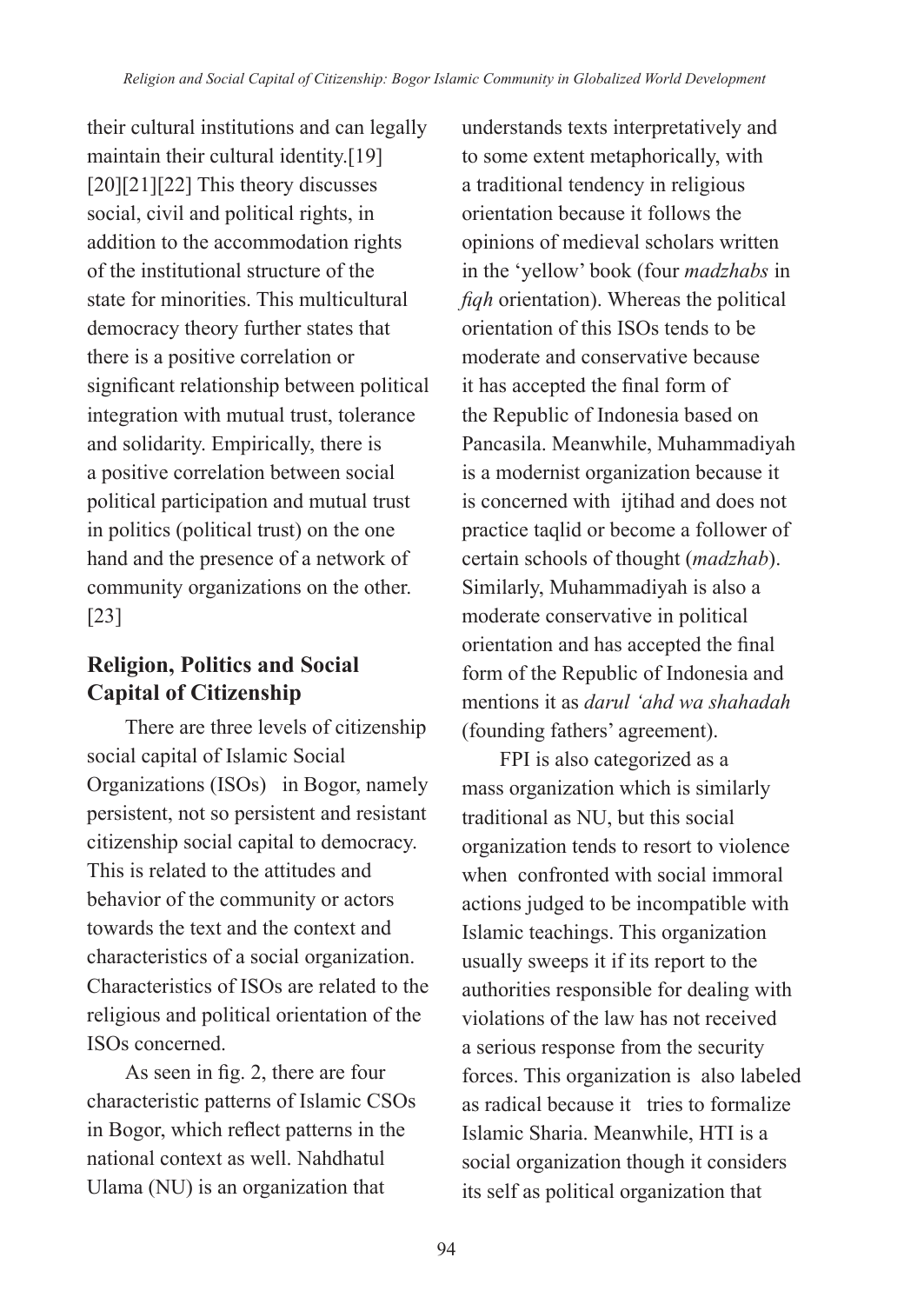tends to be scriptural in understanding the texts, including interpreting commands to implement Islam Sharia. It is called radical or fundamentalist because it fights for the realization of the Islamic caliphate or Islamic global state as the final form of Islamic politics and it does not accept democracy as well. This organization is also very active to formalize Sharia. According to this social organization, the social context has not been accommodating of Islamic sharia and is considered to exclude the formalization of Islamic law.

In various studies on citizenship social capital, experts argue that citizenship social capital is influenced

by texts and context. Understanding the texts here is interpreted as a subjective understanding of the sources of religious teachings either the results of one's own understanding (*ijtihad*) or following the opinion of the cleric or religious teacher (*taqlid or ittiba'*). While the context is subjective understanding both individually and collectively of the structural-objective conditions (socio-cultural, economic and political configurations).

This theoretical constructions seem to be verified by the reality of Islamic social organizations in Bogor. Fig. 3 shows that NU and Muhammadiyah for example in understanding texts are interpretative and metaphorical, so there



Fig. 2 Four Pattern of Religious and Political Orientation. Vertical: Political Orientasion (PO): Conservative-Radical. Horizontal: Religious Orientation: Moderate conservative-Reformist/radical.[24] [25]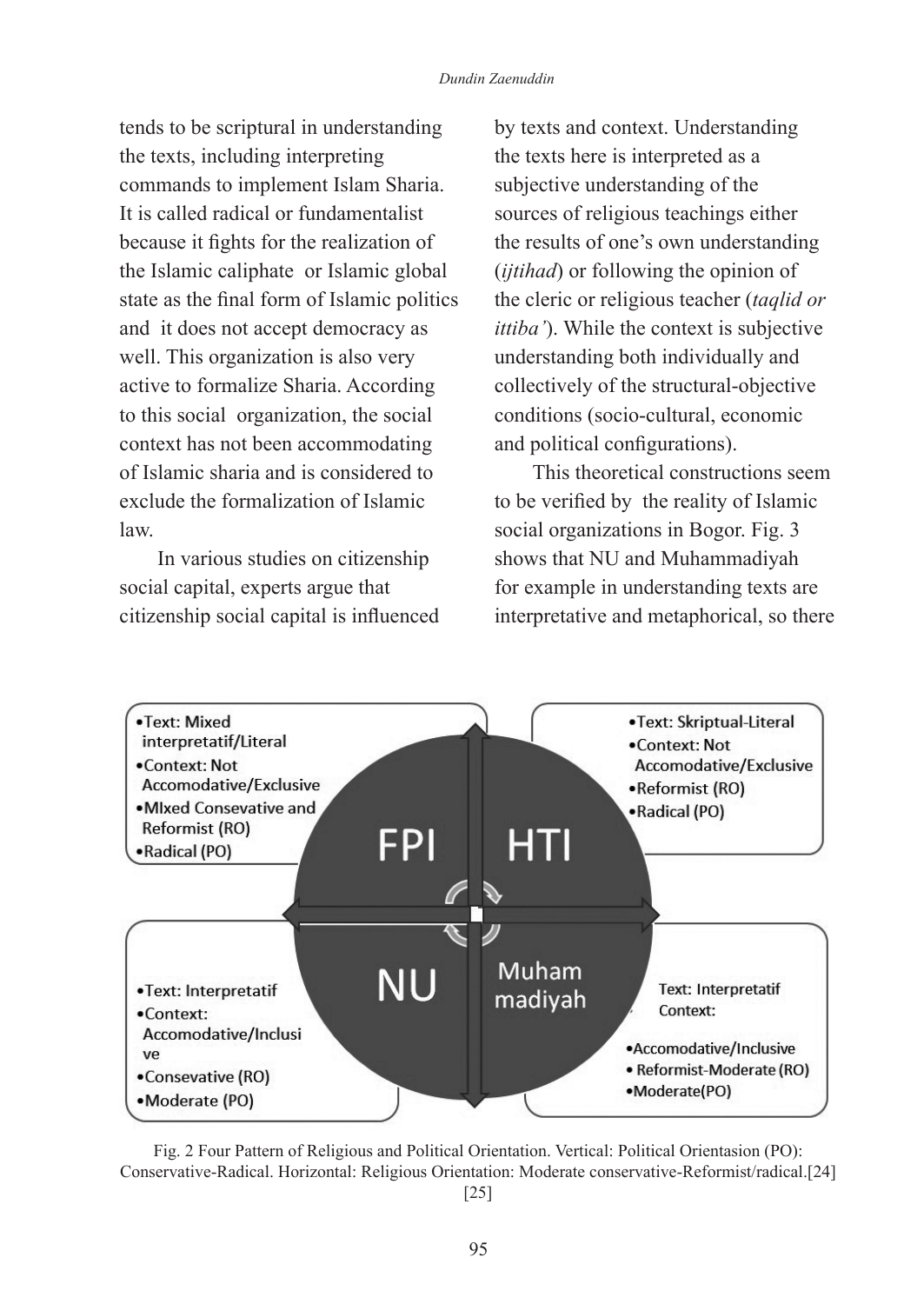is flexibility in understanding the texts or the scriptures. Understanding religion in this view places Islam in accordance with the times and the context in which it lives. No matter how different the two camps are about being traditional or modernist, these two organizations are moderately conservative in their political orientation considering the Unitary State of the Republic of Indonesia based on Pancasila as the final form of the state. Both organizations also tend to consider that the relative socio-economic conditions has accommodated several Islamic teachings and tend not to support the formalization of Islamic law (*sharia*). Both of these organizations prefer cultural strategies through education and dakwah rather than political move to implement sharia.

The religious and political orientation of NU and Muhammadiyah provides relatively persistent consequences for citizenship social capital. Reciprocal trust internally and externally with other organizations including non-Islamic organizations by establishing communication relations in interfaith forums are promoted. With these conditions, solidarity and tolerance are also maintained and nurtured. The active engagement in the interfaith forum also shows that the two social organizations upholds equality among all citizens and equal before the law.

NU and Muhammadiyah also have

extensive networks. If NU relies on Islamic boarding schools (*pesantren*) network as an educational institution that reaches to the countryside, Muhammadiyah relies on a network of modern schools. Both of these large organizations are also active in social media in establishing communication with various groups. Both of these organizations are also active in the local MUI in promoting moderate Islam and in several formal state institution to articulate social cultural engagement.

In terms of participation and cooperation, NU has a very important role in the area of education, namely pesantren which in contemporary development not only hold religious education solely with the yellow book as a source of teaching, but also open classy schools both in the form of Madrasas which are affiliated with the Ministry of Religious affairs, as well as public schools that are affiliated with the Ministry of Education and Culture. These two trends are also implemented by Muhammadiyah. At first, Muhammadiyah focused more on modern education in the form of classes, but later this modern organization also organized pesantren as an appreciation of Islamic traditions in the archipelago. Another prominent participation was Muhammadiyah's charitable endeavors in the field of health and the economy of the people. In the health sector, for example, this organization has a number of hospitals and health clinics spread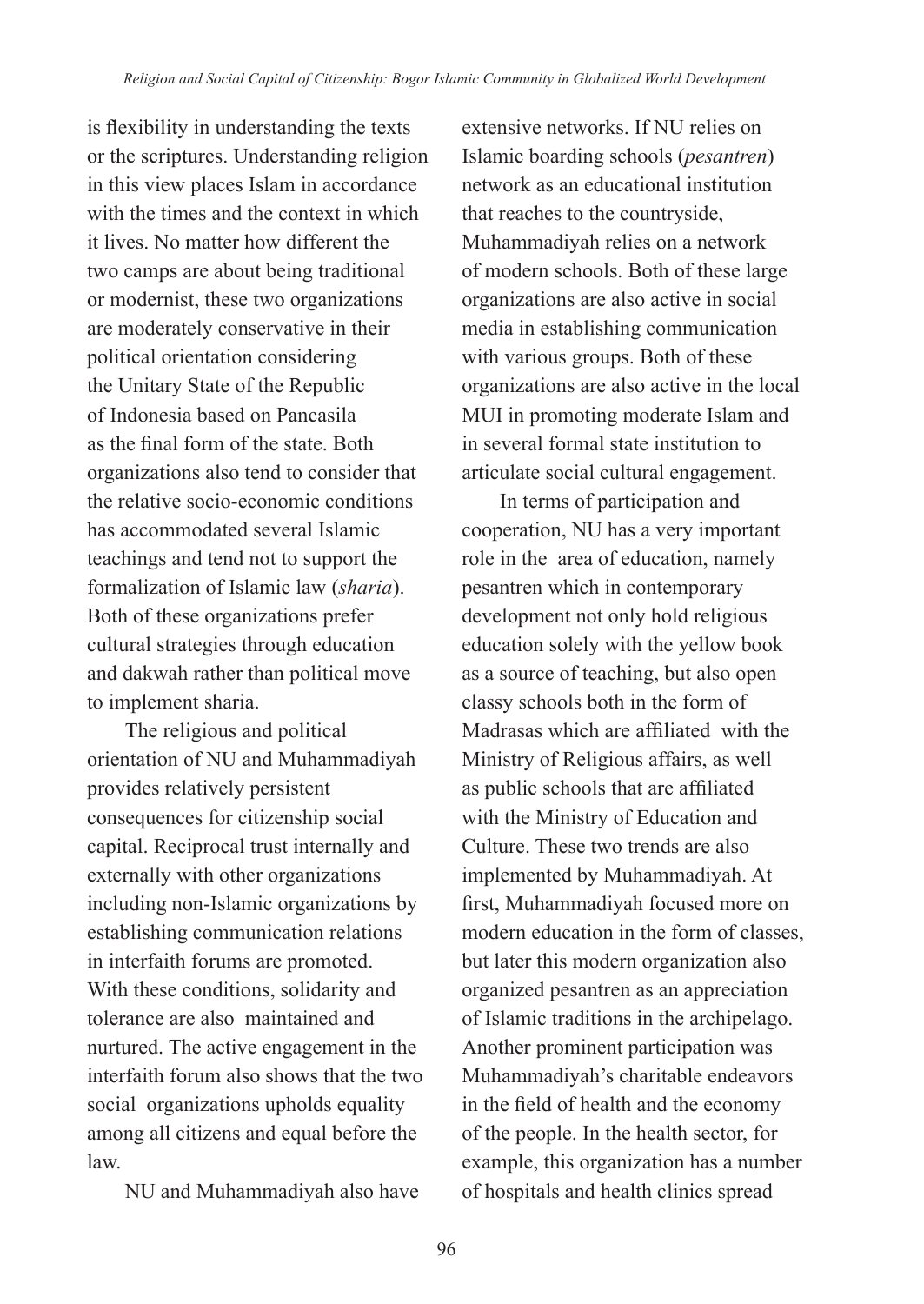across various corners of Bogor (MPI, 2015). In the favorable conditions like this, collaboration with various parties both with other social organizations or with the government is also carried out so that all programs can be implemented successfully. Thus, citizenship social capital of both social organizations with the support and articulation of its various elements and aspects, thus, become persistent towards Pancasila multicultural democracy.

Conversely, with the scripturalistliteralist attitude toward the texts and negative perception of the context resulting in some radical attitudes and actions as performed by HTI and to smaller extent by FPI as can be seen in the fig. 4 and 5. Understanding the texts in this way fosters a fundamentalist attitude which tends to give birth to behave absolutely, namely the attitude that the group's understanding is considered the most correct while others are wrong. Caliphate proposed by HTI, for example, are the only game in town



Fig. 3 NU's and Muhammadiyah Citizenship Social Capital

(*thariqah*) to implement sharia. This results in a low level of tolerance and low level of collective cooperation within Islamic groups and with other non Islam social organizations. They consider non muslim people as the second citizen though their lives and wealth have to be protected. Their low level of tolerance shows a low degree of citizenship social capital. Meanwhile, in terms of the context, this group perceives it as a situation that is not conducive to Islam implementation. They, for example, always feel injustice happening in various sectors of life including in terms of accessibility to education and health facilities provided by the government. This situation will be psychologically pressure for the group to only emphasize solidarity between Muslims or even just their communities to support what they want. To fight for the interests of their groups, they certainly need an ideology. This group then has high expectations on the formalization of Islamic law which is expected to realize their wishes or aspirations. They reject capitalism and communism, and for HTI, Pancasila are not acceptable for the umma. HTI argues that Pancasila democracy is human creature, while sharia is created by God. A further social implication is that this group has a low desire to have a dialogue with other social grouping or other cultural stakeholders. This group, for example, is not part of the local ulama council (Majelis Ulama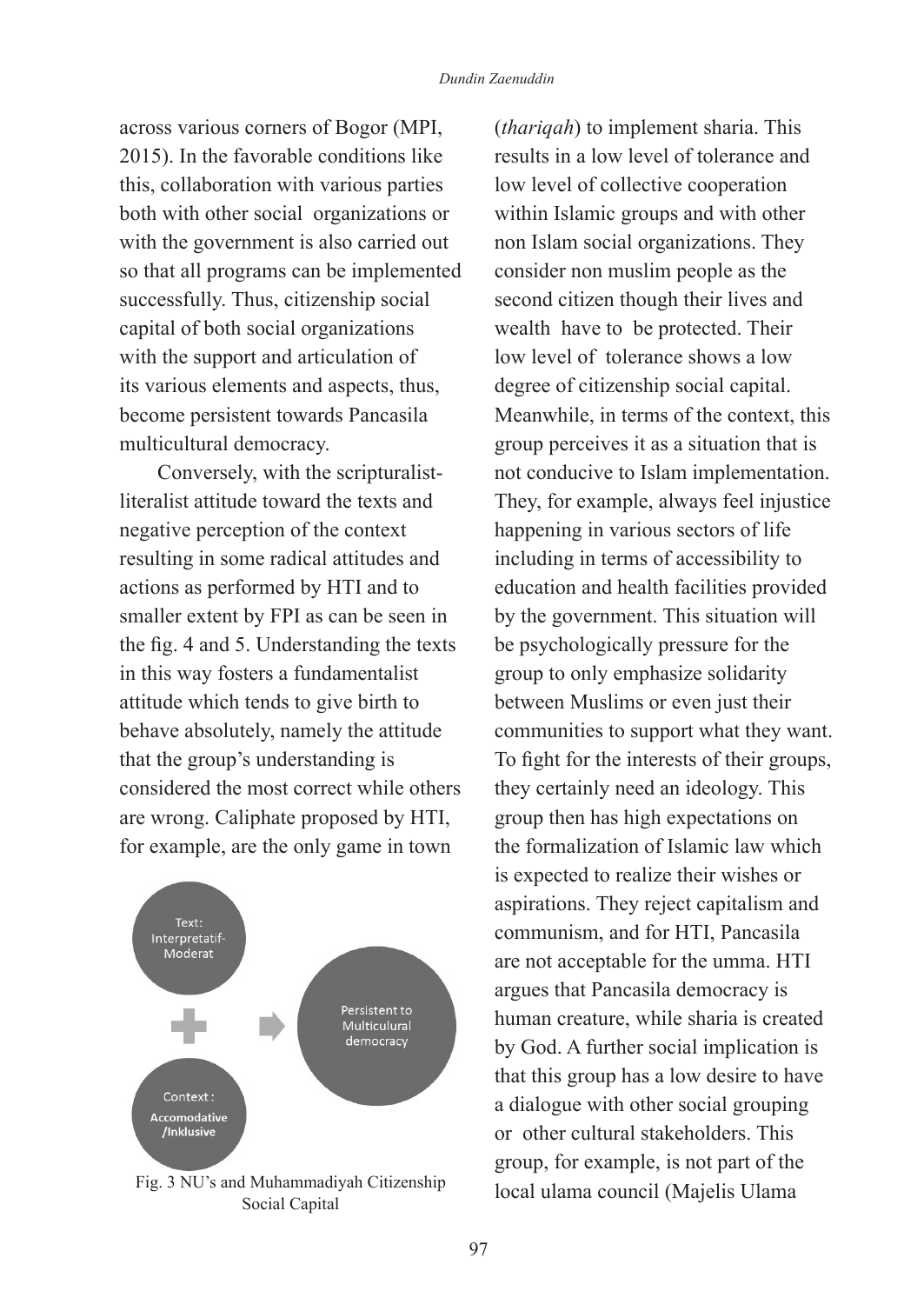Indonesia, MUI Bogor). Both of these organizations also use networks and associations only for internal groups.

However, HTI is very well known to the public and is often involved in demonstrations condemning capitalism and colonialism in public streets or public meetings. While FPI is known to the Indonesian public because it is very involved with social assistance when certain groups are affected by natural disasters. Interestingly, this assistance was also given to non-Muslims people. Nevertheless, citizenship social capital of HTI and fairly low because of exclusive attitude toward its fellow non muslim citizens. In a lower degree of tolerance, citizenship social capital of FPI are also generally considered resistant to multicultural democracy because this organizations' agenda is to formalize Islamic sharia through formal legislation in national level as well as regional level (PERDA). However FPI

is considered as less radical than HTI because this organization still formally accept the existing state of Republic of Indonesia and its conservative religious orientation of *ahlusunnah wal jama'ah* (*aswaja*) ideology. It is for the reason, that the government has not revoked this organization until now, and at the time it has not been registered as well.

## **Conclusion**

The research findings show that: (1) the cosmopolitanism of the Bogor society is the factor that the various Islamic social organizations are accepted; (2) The social capital type of citizenship of Islamic social organizations is formed due to differences in religious and political orientation which are the resultant understanding of the texts and its religious culture; (3) Nahdhatul Ulama and Muhammadiyah with a moderate religious orientation (*washitiyyah*)



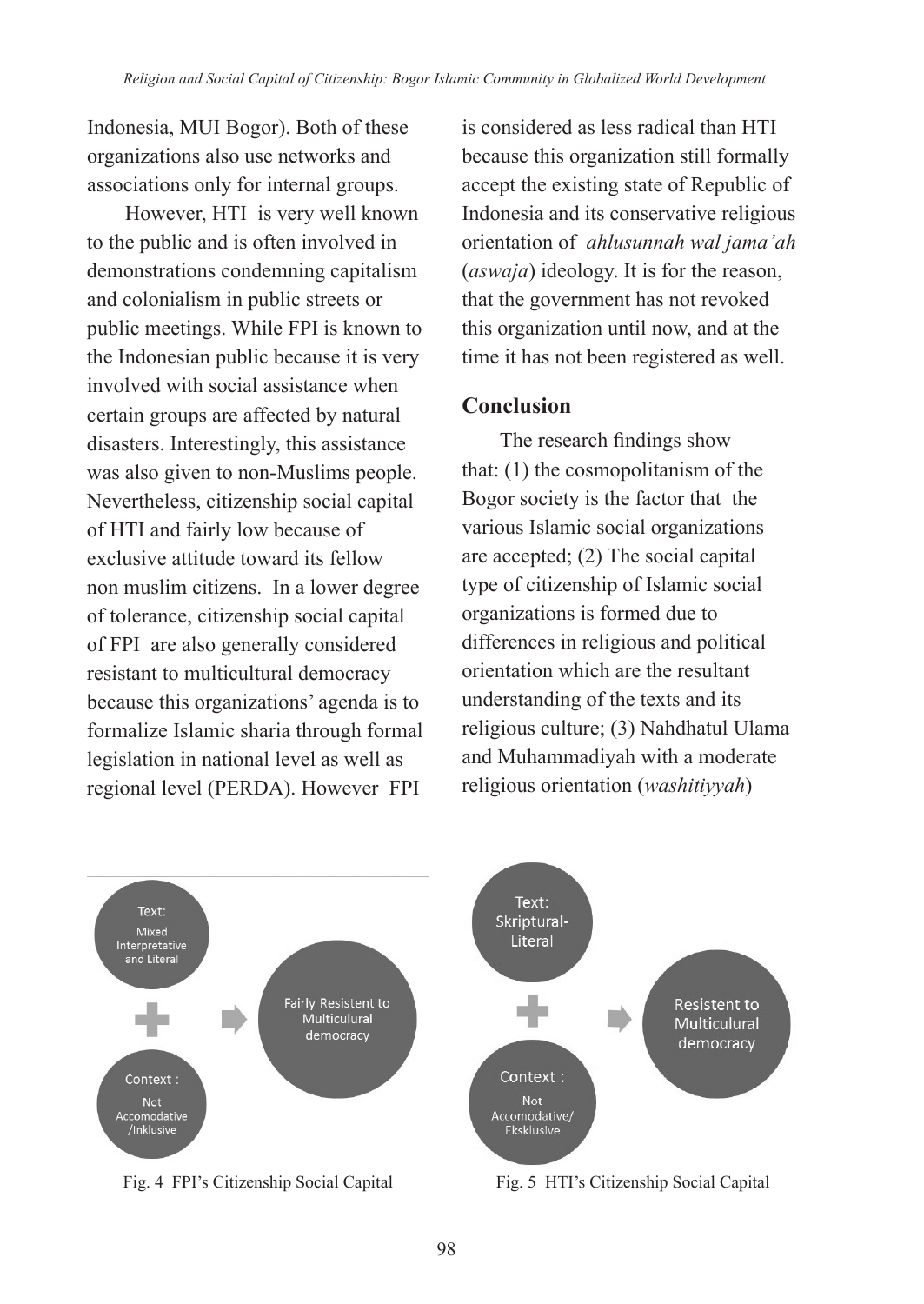have citizenship social capital that is persistent towards democracy, while Hizbut Tahrir Indonesia and Front Pembela Islam with a fundamentalist religious style (*ushuliyyah*) have civic social capital that is resistant to democracy; (4) Nahdhatul Ulama and Muhammadiyah see the context as friendly to sharia and do not aspire formalization, while Front Pembela Islam and Hizbut Tahrir Indonesia see the context as unfriendly and aspire the formalization of sharia.

In general conclusion, the way of understanding the texts and context has caused the different types of citizenship social capital and its articulation. Religion and state differentiation has also caused NU's and Muhammadiyah's citizenship social capital persistent to democracy, while state and religion integration advocated by Front Pembela Islam and Hizbut Tahrir Indonesia has

caused their social capital become resistant to Pancasila democracy.

Finally, this paper suggests recommendations to develop Pancasila multicultural democracy, the two Islamic teaching reources namely Quran especially as the first resource, and also Hadits needs to be interpreted intellectually and to some extent metaphorically with considering public interests (*maslahah*) in mind. Through this approach, Islamic teachings could be compatible with every time and place.

It is also recommended that the government should relentlessly develop social situation compatible to the ideal norms (the common good) and include special need for some social organizations to minimized oar hinder radicalization among certain social organizations.[]

#### **References**

- [1] Mujani, Saeful, 2002. Islam dan Good Government, IAIN Syarif Hidayatullah. Jakarta, PPIM. p: 19-20
- [2] Mujani, Saeful, 2002. Islam dan Good Government, IAIN Syarif Hidayatullah. Jakarta, PPIM. p: 21-22
- [3] Ritzer, G. dan D. J. Goodman. 2003. Teori Sosiologi Modern. [translated by: Alimandan]. Jakarta: Prenada Media. p: 522
- [4] Bourdieu, P. 1990. The Logic of Practice. California: Stanford University Press. p: 54
- [5] Hikam, MAS. 1996. Demokrasi dan Civil Society. Jakarta: LP3ES. p:6.
- [6] Putnam, Robert, 1993. "The Prosperous Community: Social Capital and Public Life", The American Prospect, Vol. 13, pp. 35-42.
- [7] Hefner, Robert W. 2000. Islam Pasar Keadilan: Artikulasi Lokal, Kapitalisme, dan Demokrasi. Yogyakarta: LKIS. p: 227.
- [8] Hassan, Riaz. 2006. Keragaman Iman, Studi Komparatif Masyarakat Muslim, terj.